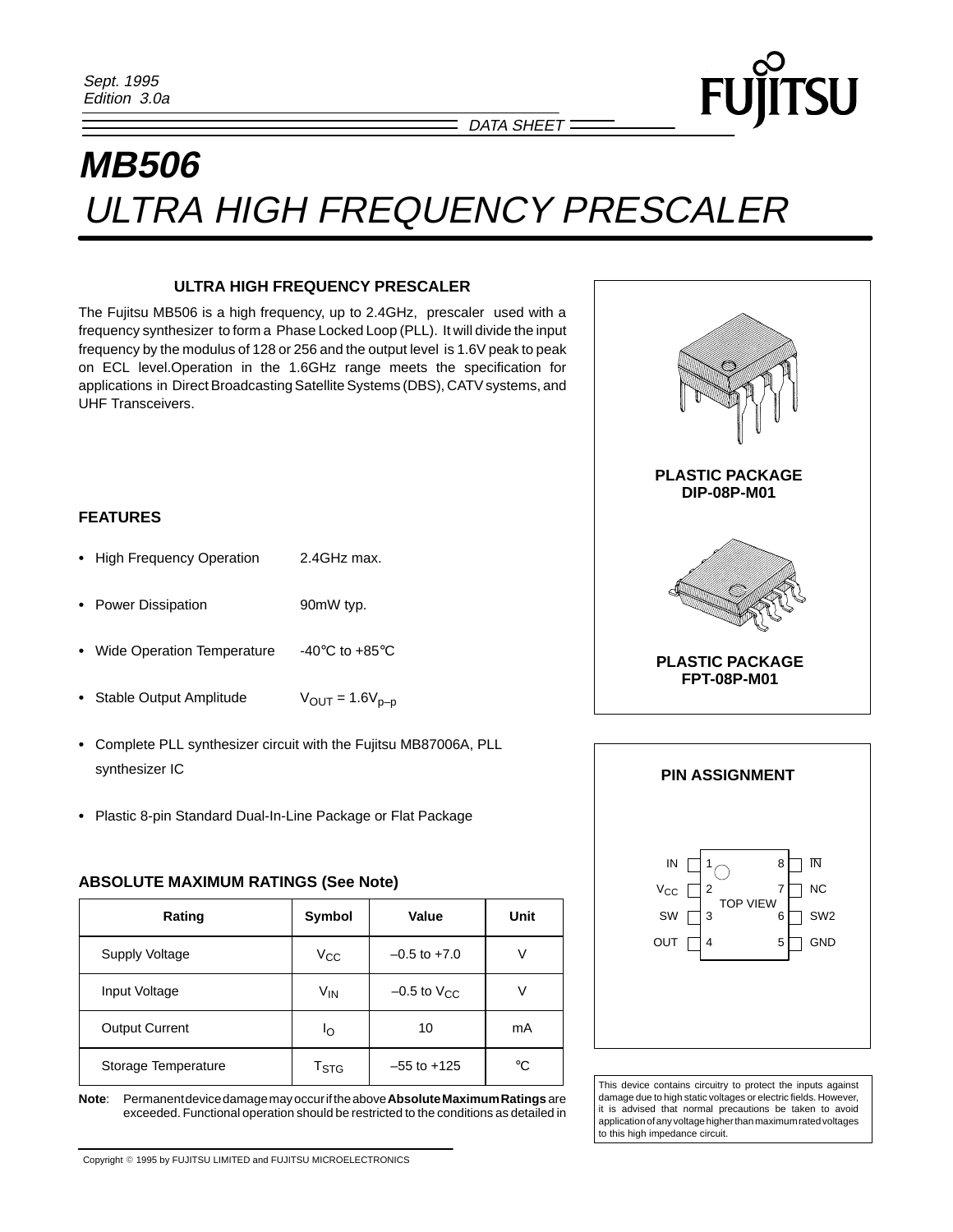the operational sections of this data sheet. Exposure to absolute maximum rating conditions for extended periods may affect device reliability.



**Figure 1. MB506 Block Diagram**

## **PIN DESCRIPTION**

| <b>Pin Number</b> | Symbol                  | <b>Function</b>                                                            |  |  |
|-------------------|-------------------------|----------------------------------------------------------------------------|--|--|
|                   | IN                      | Input                                                                      |  |  |
| 2                 | $V_{CC}$                | Power Supply Voltage                                                       |  |  |
| 3                 | SW <sub>1</sub>         | Divide Ratio Control Input Selecting Divide Ratio (See Divide Ratio Table) |  |  |
| 4                 | <b>OUT</b>              | Output                                                                     |  |  |
| 5                 | <b>GND</b>              | Ground                                                                     |  |  |
| 6                 | SW <sub>2</sub>         | Divide Ratio Control Input Selecting Divide Ratio (See Divide Ratio Table) |  |  |
| 7                 | <b>NC</b>               | No Connection                                                              |  |  |
| 8                 | $\overline{\mathsf{N}}$ | Complementary Input                                                        |  |  |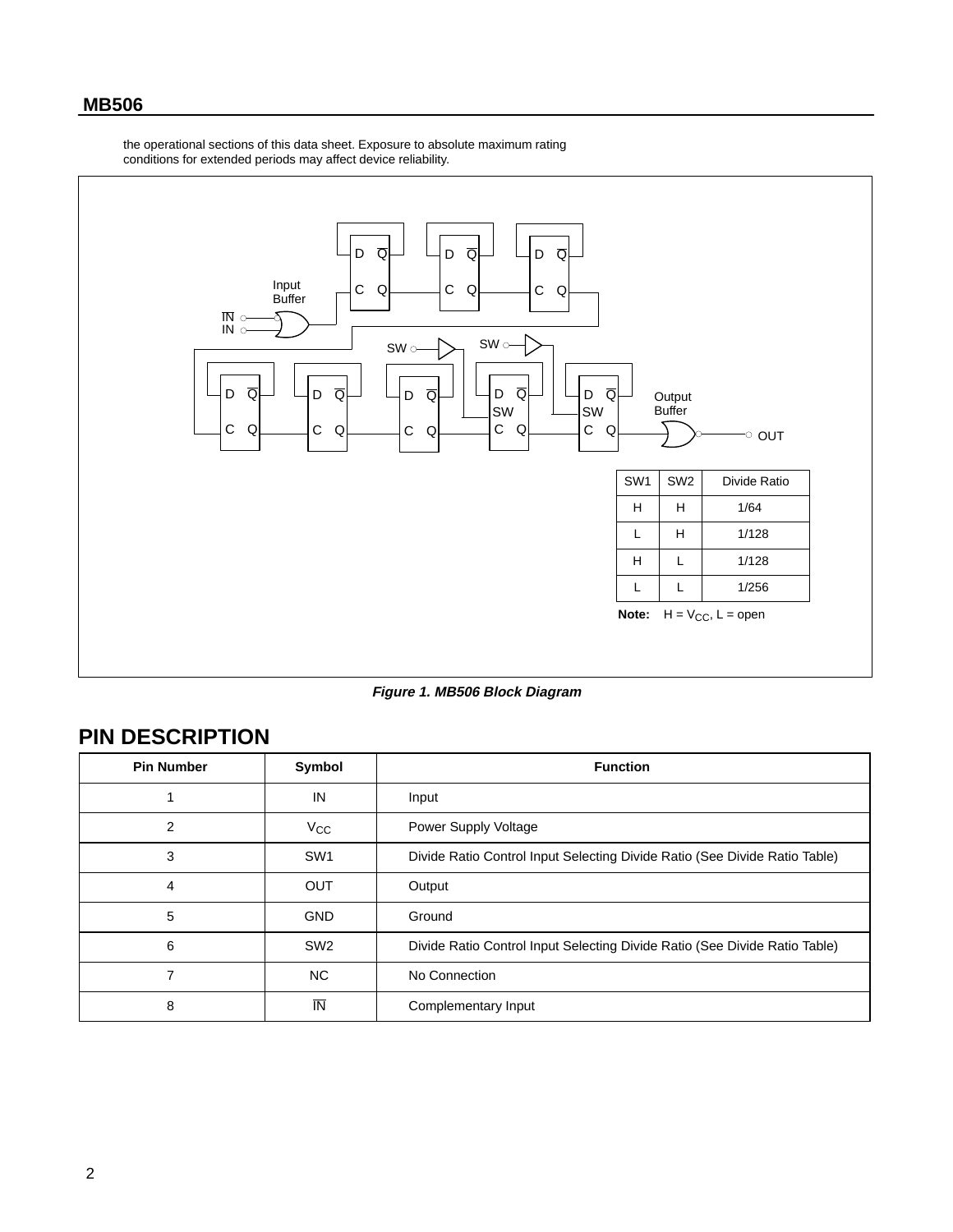## **RECOMMENDED OPERATING CONDITIONS**

| <b>Parameter</b>           | Symbol         | Value |      |       |             |
|----------------------------|----------------|-------|------|-------|-------------|
|                            |                | Min.  | Typ. | Max.  | Unit        |
| <b>Supply Voltage</b>      | $V_{\rm CC}$   | 4.5   | 5.0  | 5.5   |             |
| <b>Output Current</b>      | ΙO             |       | 1.2  |       | mA          |
| <b>Ambient Temperature</b> | <sup>1</sup> A | $-40$ |      | $+85$ | $^{\circ}C$ |
| Load Capacitance           | $C_{1}$        |       |      | 12    | pF          |

## **ELECTRICAL CHARACTERISTICS**

**(Recommended operating conditions unless otherwise noted.)**

| <b>Parameter</b>                | Symbol           | <b>Conditions</b>                             |                                                    | Value             |              |               |             |
|---------------------------------|------------------|-----------------------------------------------|----------------------------------------------------|-------------------|--------------|---------------|-------------|
|                                 |                  |                                               |                                                    | Min.              | Typ.         | Max.          | <b>Unit</b> |
| <b>Supply Curent</b>            | $_{\rm{lcc}}$    |                                               |                                                    |                   | 18           |               | mA          |
| Output Amplitude                | $V_{\rm O}$      |                                               |                                                    | 1.0               | 1.6          |               | $V_{p-p}$   |
| Input Frequency                 | $f_{\text{IN}}$  | with input<br>coupling<br>capacitor<br>1000pF | $T_A = -40$ °C<br>$\overline{1}$ to 85 $\degree$ C | 100               |              | 2200          | <b>MHz</b>  |
|                                 |                  |                                               | $T_A = -40$ °C<br>to $60^{\circ}$ C                | 100               |              | 2400          |             |
| Input Signal Amplitude          | $P_{IN}$         |                                               | $f_{IN}$ = 100MHz to 1.3GHz                        | $-16$             |              | 5.5           |             |
|                                 |                  |                                               | $f_{IN}$ = 1.3MHz to 2.4GHz                        | $-4$              |              | 5.5           | dBm         |
| High Level Input Voltage for SW | $V_{IHS}^*$      |                                               |                                                    | $V_{\rm CC}$ –0.1 | $V_{\rm CC}$ | $V_{CC}$ +0.1 | $\vee$      |
| Low Level Input Voltage for SW  | V <sub>ILS</sub> |                                               |                                                    |                   | Open         |               | $\vee$      |

**Note:** \*Design Guarantee



**Figure 2. Input Signal Amplitude vs. Input Frequency**